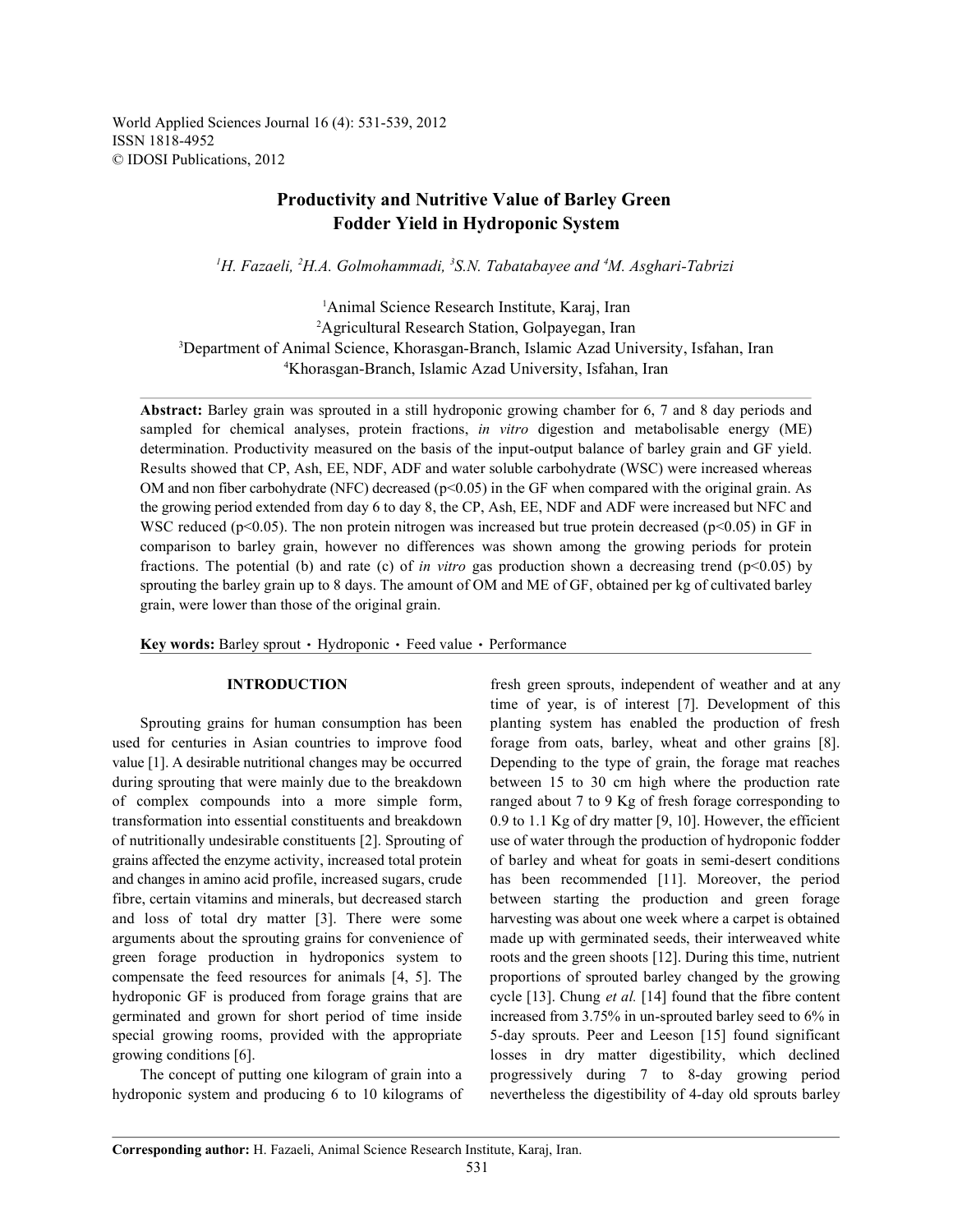Mansbridge and Gooch [16] *in vitro* digestibility of grain were chemically analyzed in duplicate according to sprouts grown at 6 or 8 days ranged 72-74 percent that the AOAC [18]. DM was determined by drying the were not significantly different. Other report shown that samples at 60 °C in a forced-air oven for 48 h. Crude the *in vivo* digestibility of 8-day barely sprouts ranged 73- protein (CP) was calculated by multiplying  $N\times6.25$ . Ash 76 percent and ME to be around 12.2 MJ/kgDM [13]. content was measured by ingestion of the dried material Comparing of green sprouted with no-sprouted barley in a muffle furnace at 600 °C for 4 h. Neutral detergent shown that the total amount of protein remained similar, fiber (NDF) and acid detergent fiber (ADF) were though the percentage of protein increased in green determined according to Van Soest *et al.* [19]. The water fodder because of the decrease in other components [15, soluble carbohydrate (WSC) was determined by the 17]. anthrone method, using freeze dried samples where the

performance of hydroponic green forage production carbohydrate (NFC) was estimated as: [100 and utilization depends on the local conditions (CP+Ash+EE+NDF)]. Samples for the determination of where it is need to be identified. Due to the limitation of macro and microelements were prepared according to the forage and drought disaster that is a common wet method where the samples digested in mixture of problem in many part of Iran, this experiment was sulfuric acid, salicylic acid and selenium [21]. Phosphorus conducted to assess the nutrient profile, digestibility was determined using spectrophotometer (Genway 630), and conversion ratio of barley fodder production in Ca, K, Mg, Fe, Mn, Zn and Cu by Atomic Adsorption hydroponic system. Spectrometer (GBC 902 double BEAM), using AOAC [18].

was conducted using a steel hydroponic chamber, size of (NPN) that is calculated as the difference between the  $4.0\times3.0\times2.6$  m equipped with automatic sprayer irrigation total nitrogen and the value of the true protein nitrogen and ventilation apparatus with capacity of 100 precipitated with 100 g/l (w/v) tangstic acid; unavailable polyethylene trays sized  $70 \times 30$  cm each. Temperature fraction C, which is the acid detergent-insoluble nitrogen inside the chamber was controlled to get a range of (ADIN); the B fraction contains the true protein and is working temperature from 18°C to 21°C and the relative further subdivided into rapidly (B1), intermediate (B2) and humidity adjusted about 70% using an air circulation. slowly (B3) degradable fractions based on rates of protein Fluorescent lighting tubes with watertight appliances degradation in the rumen into using the equations of were arranged on the walls in vertical position to growing Sniffen *et al.* [23]. True protein nitrogen, buffer-insoluble leaves when it provides 1000 to 1500 microwatts/cm<sup>2</sup> protein nitrogen, neutral detergent-insoluble nitrogen during 12 to 14 h of daily light. Clean seeds of barley (NDIN) and ADIN of samples were analysed as described (*Hordeum vulgare* L.) were washed and soaked in tap by Licitra *et al*. [24]. water for 20 h then were spread in the trays, where the density obtained was equivalent to seed rate of 4.5 kg/m<sup>2</sup>. *In vitro* Study: Samples were incubated *in vitro* with

Three growth periods: 6, 7 and 8 days were considered, thus the trays contained green fodder were removed from the chamber and the fresh fodder batches were weighed and sampled to measure the fresh yield and estimate the conversion ratio. Representative samples (250g each), in four replication, were oven-dried at 60  $\degree$ C, ground to pass a 1-mm mesh screen sieve and stored for chemical analysis and *in vitro* studies. Four samples of barley grain were prepared to serve as control treatment. Production performance was determined based on the balance of dry mater and nutrients obtained in green fodder from the initial grain.

was superior to original grain. However, according to Analytical procedures: Samples of GF and barley However, the biological and economical WSC was extracted with water [20]. The non fiber

**MATERIALS AND METHODS** fractions as proposed by the cornel net carbohydrate, net **Hydroponic System and Grain Sprouting:** A growing plan described as: fraction A, contains non protein nitrogen The total protein in samples was partitioned into 5 protein system (CNCPS) [22, 23]. These have been

> rumen fluid in calibrated glass syringes following the procedure of Menke *et al.* [25]. Rumen fluid was collected, before the morning feeding, from three ruminally fistulated male cows, strained through four layers of cheese cloth and mixed in a pre-warmed  $CO<sub>2</sub>$ -filled thermos flask that was maintained at 39 °C before use. The inoculum was consisted of the rumen liquor mixed with artificial saliva (1:2 v/v) as described by Menke and Steingass [26]. A 200 mg of dried and ground (1mm) samples were weighted into each calibrated glass syringes of 100 ml and recorded actual weight. The syringes were pre-warmed at 39 °C, before the addition of rumen-buffer mixture and their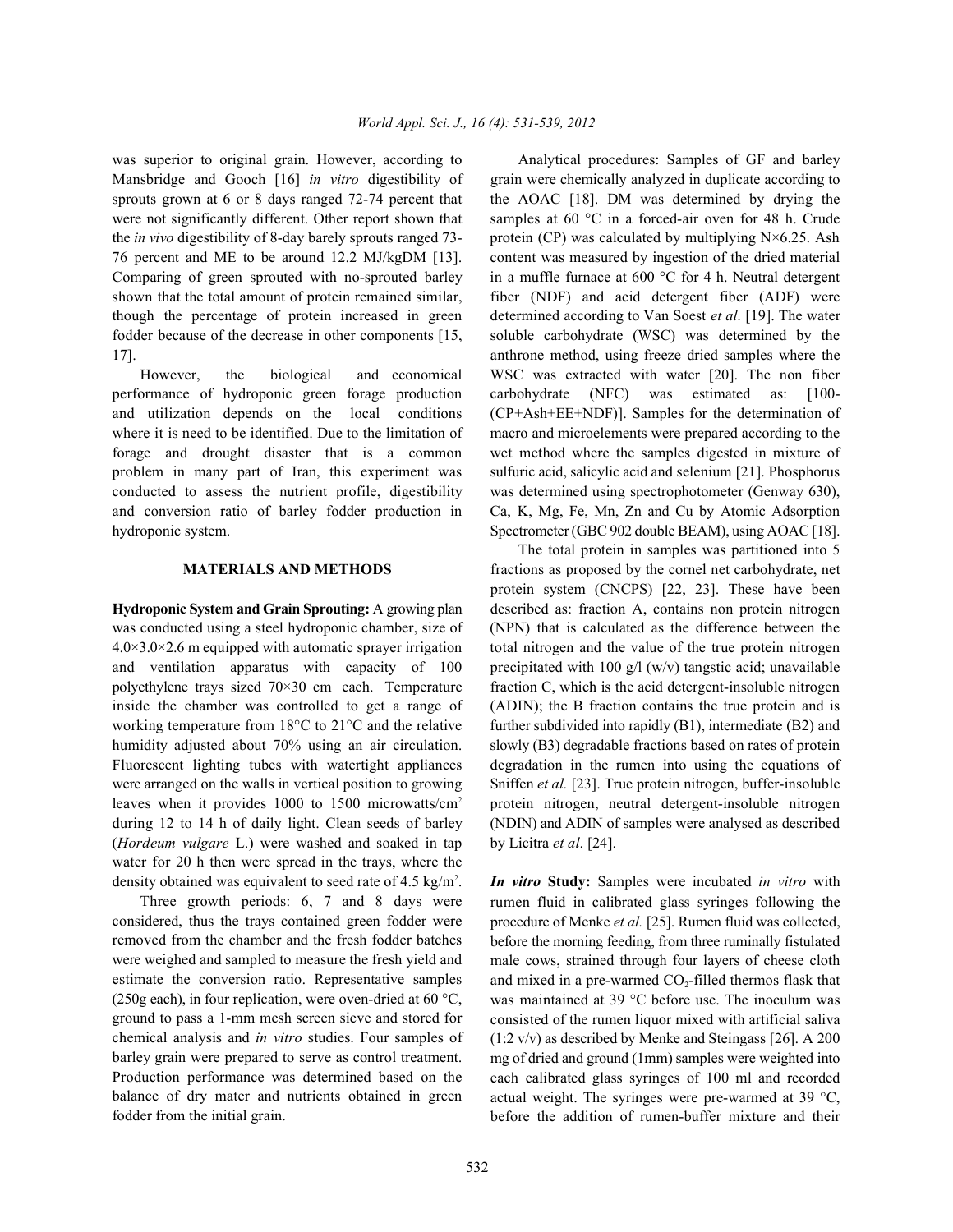pistons lubricated with Vaseline to ease movement and to prevent gas from escaping. The syringes were inoculated with 30 ml inoculums under continuous  $CO_2$  reflux and where Yijk is the observation,  $\mu$  is the overall mean,  $T_j$  is incubated in an incubator equipped with rotary at 39 $\degree$ C for the effect of treatment and  $\varepsilon_{ijk}$  is the residual error.

Where *b* is the gas production from the Dunkan's Multiple Range Test (DMRT). fermentable fraction (ml), *c* the gas production rate constant for  $b$ ,  $t$  the incubation time (h) and  $p$  is the gas **RESULTS AND DISCUSSION** produced at time *t*.

(OMD) was estimated from the equations of Menke and difference ( $p<0.05$ ) between the original barley grain and

production (ml) from 200 mg sample after 24 h of was several times but this increase was due to the large

the general linear model (GLM) procedure of SAS [28] Morgan *et al*. [17] who reported a significant differences according to a completely randomized model with four in wet weight (WW) and dry weight (DW) of the treatments and four replications as: hydroponic fodder. According to Peer and Leeson [30]

Table 1: Chemical composition of the barley grain before and after sprouting

## $Yijk = \mu + T_i + \varepsilon_{ijk}$ ;

96 h. Blanks syringes were included at the beginning, in Significance was defined as  $P \le 0.05$  and  $0.05 \le P \le 0.10$ the middle and end of the set. The net gas production was considered a trend. Three single degree-of-freedom (GP) were then related to a sample weight of exactly 200 orthogonal contrasts were constructed to infer the linear mg DM. Cumulative gas production data were fitted to the and quadratic effects of sprouting barley compared with exponential equation  $P = b(1-e^{-ct})$ . barley grain. Treatment means were compared by

The ME content and organic matter digestibility **Chemical Composition:** There was a significantly Stingass [27], as: GF for DM, where it was less than 20 percent in case of GF ME (Mj/kgDM) =  $2.2 + 0.136$  GP + 0.057 CP + 0.0029 CP<sup>2</sup> but more than 90 percent in initial grain(Table 1). The DM OMD (%) =  $14.88 + 0.889$  GP + 0.448 CP + 0.0651 XA content of GF was significantly (p<0.05) reduced by Where CP is crude protein in g/100gDM, GP is the gas amount of fresh Gf obtained per kg of planted barley grain incubation and XA is Ash in g/100gDM. uptake of water during germination of the seeds, resulted **Statistical Analysis:** Data were statistically analyzed by results were in accordance with those of Bautista [29] and increasing the growing periods from 6 to 7 days. The in a sharply reducing of DM percentage in GF. These

|                            | Treatments                         |                    |                     |                    |            |
|----------------------------|------------------------------------|--------------------|---------------------|--------------------|------------|
|                            |                                    | GF <sup>b</sup>    |                     |                    |            |
| Parameters                 | $\mathbf{B} \mathbf{g}^{\text{a}}$ | Day 6              | Day 7               | Day 8              | <b>SEM</b> |
| dry matter $(\% )$         | 91.4 <sup>a</sup>                  | 19.27 <sup>b</sup> | 14.35 <sup>c</sup>  | 13.3 <sup>c</sup>  | 2.36       |
| Ash                        | 2.81 <sup>c</sup>                  | $3.65^{b}$         | 3.72 <sup>b</sup>   | 4.11 <sup>b</sup>  | 0.26       |
| organic matter             | 97.19 <sup>a</sup>                 | $96.35^{b}$        | 96.28 <sup>b</sup>  | 95.89 <sup>b</sup> | 0.26       |
| ether extract              | 1.9 <sup>c</sup>                   | $2.55^{\rm b}$     | $3.04^{ab}$         | 3.86 <sup>a</sup>  | 0.24       |
| crude protein              | 11.73 <sup>b</sup>                 | 13.69ab            | 13.68 <sup>ab</sup> | 14.67 <sup>a</sup> | 1.21       |
| neutral detergent fibre    | $20.2^{\circ}$                     | $31.25^{b}$        | $31.80^{ab}$        | $35.40^a$          | 2.03       |
| Acid detergent fibre       | $7.2^{\circ}$                      | $14.35^{b}$        | $15.50^{ab}$        | $17.15^a$          | 1.01       |
| water soluble carbohydrate | 3.76 <sup>c</sup>                  | 7.18 <sup>a</sup>  | $6.26^{ab}$         | 6.73 <sup>b</sup>  | 0.59       |
| non fibre carbohydrate     | $64.65^{\circ}$                    | 49.04 <sup>b</sup> | $45.76^{bc}$        | 43.00 <sup>c</sup> | 2.7        |
| Macro minerals $(\% )$     |                                    |                    |                     |                    |            |
| Ca                         | 0.26 <sup>b</sup>                  | $0.32^{a}$         | $0.39^{a}$          | $0.36^{a}$         | 0.04       |
| P                          | 0.42                               | 0.41               | 0.44                | 0.43               | 0.5        |
| K                          | 0.39                               | 0.29               | 0.34                | 0.36               | 0.25       |
| Mg                         | 0.17                               | 0.17               | 0.26                | 0.23               | 0.25       |
| Micro minerals (mg/kg)     |                                    |                    |                     |                    |            |
| Fe                         | $96.1^\circ$                       | 150 <sup>b</sup>   | 147 <sup>b</sup>    | 171 <sup>a</sup>   | 4.6        |
| Mn                         | $25.2^{a}$                         | $20.3^{b}$         | $17.5^{b}$          | 17.8 <sup>b</sup>  | 1.88       |
| Zn                         | $17.5^{b}$                         | 19.6 <sup>ab</sup> | $22.4^a$            | $21.4^a$           | 1.98       |
| Cu                         | 8.0                                | 5.35               | 7.80                | 7.23               | 0.85       |

*a*: barley grain; *b*: green fodder; SEM: standard error of means

In a row, means followed by a common letter are not significantly different at the 5% level by DMRT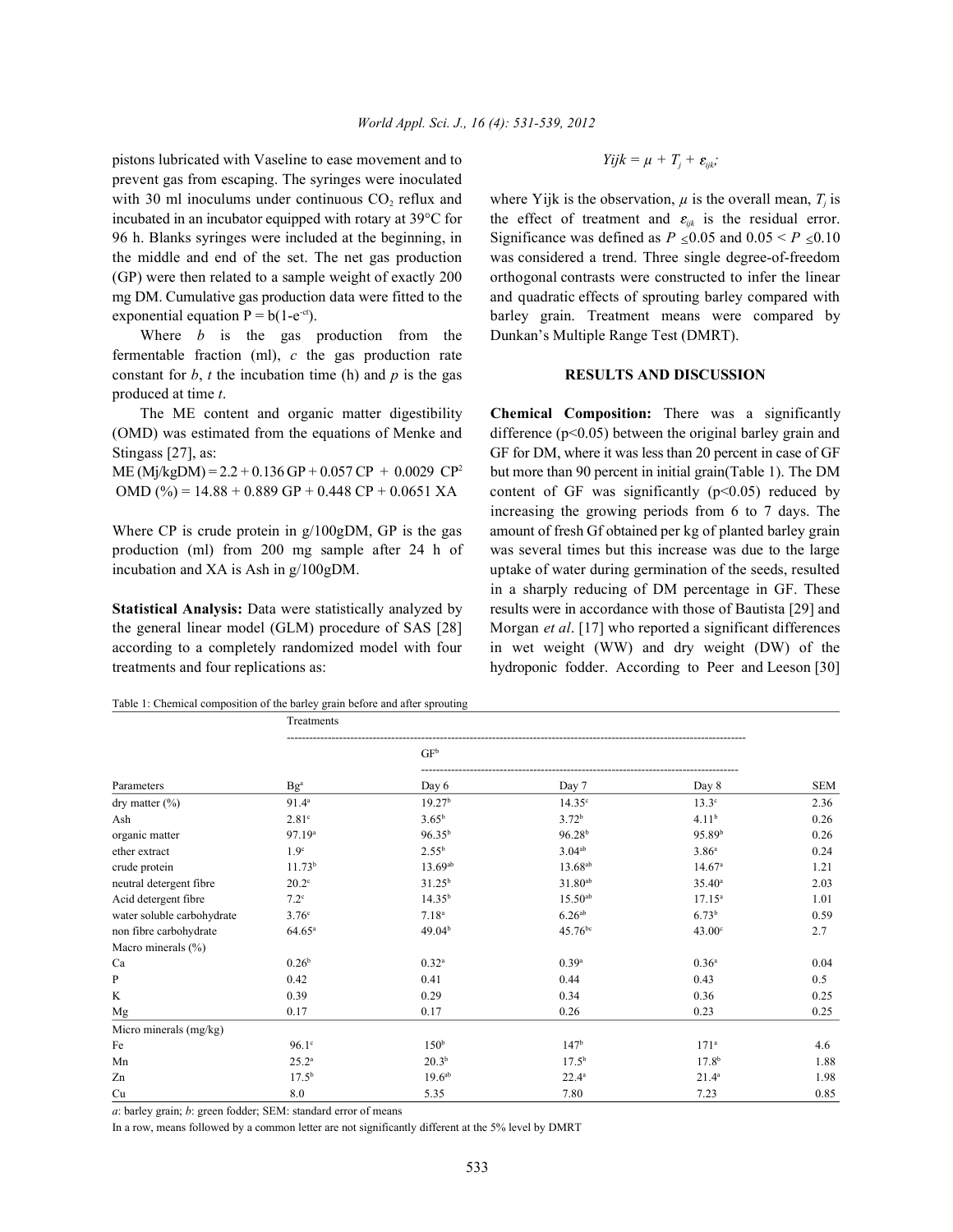but OM and NFC decreased ( $p<0.05$ ) in GF compared to ( $p<0.05$ ) in green forage than that of the original grain. the initial barley grain. The CP content was significantly The trace minerals concentration were significantly  $(p<0.05)$  increased only at day 8. By extending the affected by the sprouting of barley grain with increasing growing period from day 6 to day 8, the CP, Ash, EE, NDF of Fe and Zn but decreasing of Mn. Sneath and McIntosh and ADF were increased but NFC and WSC reduced. The [6] found that Ca, P, K and Mg respectively ranged 0.07-CP obtained in this study was comparable with those  $0.13, 0.30-0.31, 0.48-0.60$  and  $0.12$  to 0.40 percent; Fe, Zn, reported by Al-Ajmi *et al*. [9] who found about 14 percent Mn and Cu ranged 81-168, 21-34, 21-27 and 6-11mg/kg of CP in hydroponically barley green fodder. Morgan *et* respectively in hydroponic barley fodder that were *al.* [17] reported that CP content was increased from 10.8 comparable with our finding. However, these findings at day 4 to 14.9 percent at day 8 in hydroponically barley were in contrast to those of Al-Ajmi *et al*. [9] who fodder that were in accordance with our findings. reported that Ca, K, P and Mg were 1.27, 4.43, 2.99 and 1.3

content, in hydroponically barley fodder. The CP contents the type of irrigated water and nutrients solutions [31]. could be affected by the cultivation conditions in hydroponic systems. Sneath and McIntosh [6] evaluated **Protein Fractions:** The protein fractions which were the composition of sprouted barley and reported that the determined according to the CNCPS are presented in CP ranged from 11.38 to 24 percent. However, protein Table 2. The percentage of soluble protein (SP) was content may be influenced as a result of the nitrogen significantly (p<0.05) increased in GF harvested at day 7 supplementation and other nutrients changes in sprouting and 8 but no difference was found for the insoluble grains. protein (IP). As a portion of total CP, the NPN content

organic matter, particularly starch consumed to support compared to the barley grain. However, there were no the metabolism and energy requirement of the growing [2], differences obtained between the growing periods. An therefore resulted in a lower OM and higher Ash in increasingly tendency was shown for the NDICP and sprouted grain. According to Kent and Amos [32], after 6 ADICP content by extending the sprouting period from 6 days of growing, starch accounted for 53-67% of the dry to 7 and 7 to 8 day. Contradictory to the B1, fractions B3 weight of barley seed, so any decrease in the amount of and C were increased when the grain transformed to green starch would cause a corresponding decrease in OM, NFC forage, meanwhile significant ( $p<0.05$ ) differences were and DM as well. found between the growing periods. Complicated

chlorophyll associated with plant growth that are subsequent sprouting seeds where stored chemical recovered in ether extract measurement [33]. Such constituents, such as protein, starch and lipids, are changes in nutrients profile and recovery are misleading, broken down by enzymes into simple compounds. The since they only described the alterations in the proportion period of greatest enzyme activity in sprouts was of nutrients during growth and sprouting of seeds [17]. A generally between germination and 7 days of age [2]. change in weight of any one of the nutrient leaded to No report was found about the protein fractions in proportional changes in other compositions. During the hydroponics green fodder. Meanwhile our finding may be germination and early stage of plant growing, starch was comparable with fresh grasses and silages where a large catabolized to soluble sugars for use in respiration and quantity of CP is in the form of NPN in silage that resulted cell-wall synthesis [34]. in a low N efficiency when fed to ruminants [35].

increased from day 4 corresponding with the extension of ammonia nitrogen (NAN) in the silage was in the form of the root, which allowed mineral uptake. They reported that long chain true protein.

fresh weight increased from 1.72 times of the original seed Ash content changed from 2.1 in original seed (barley) to weight, after sprouting for 1 day, to 5.7 folds after 7 days 3.1 and 5.3 at day 6 and 8 respectively that were relatively but a negative relation was found in DM content with similar to our findings. The macro minerals including fresh weight yield. Such a low DM content would have a phosphorous (P), potassium (K) and magnesium (Mg) limitation effect on intake of GF when fed to animals. were not affected by sprouting the grain or growing The Ash, EE, NDF, ADF and WSC were increased period but the calcium (Ca) content was increased But, Snow *et al.* [31] reported a higher (16.13%) CP % in hydroponically barley fodder that could be due to

By enhancing the time of sprouting, the higher increased but the true protein decreased  $(p<0.05)$  in GF The increase in EE could be due to the production of biochemical changes occur during hydration and

Morgan *et al.* [17] found that Ash content of sprouts Volden *et al*. [36] reported that around 30% of soluble non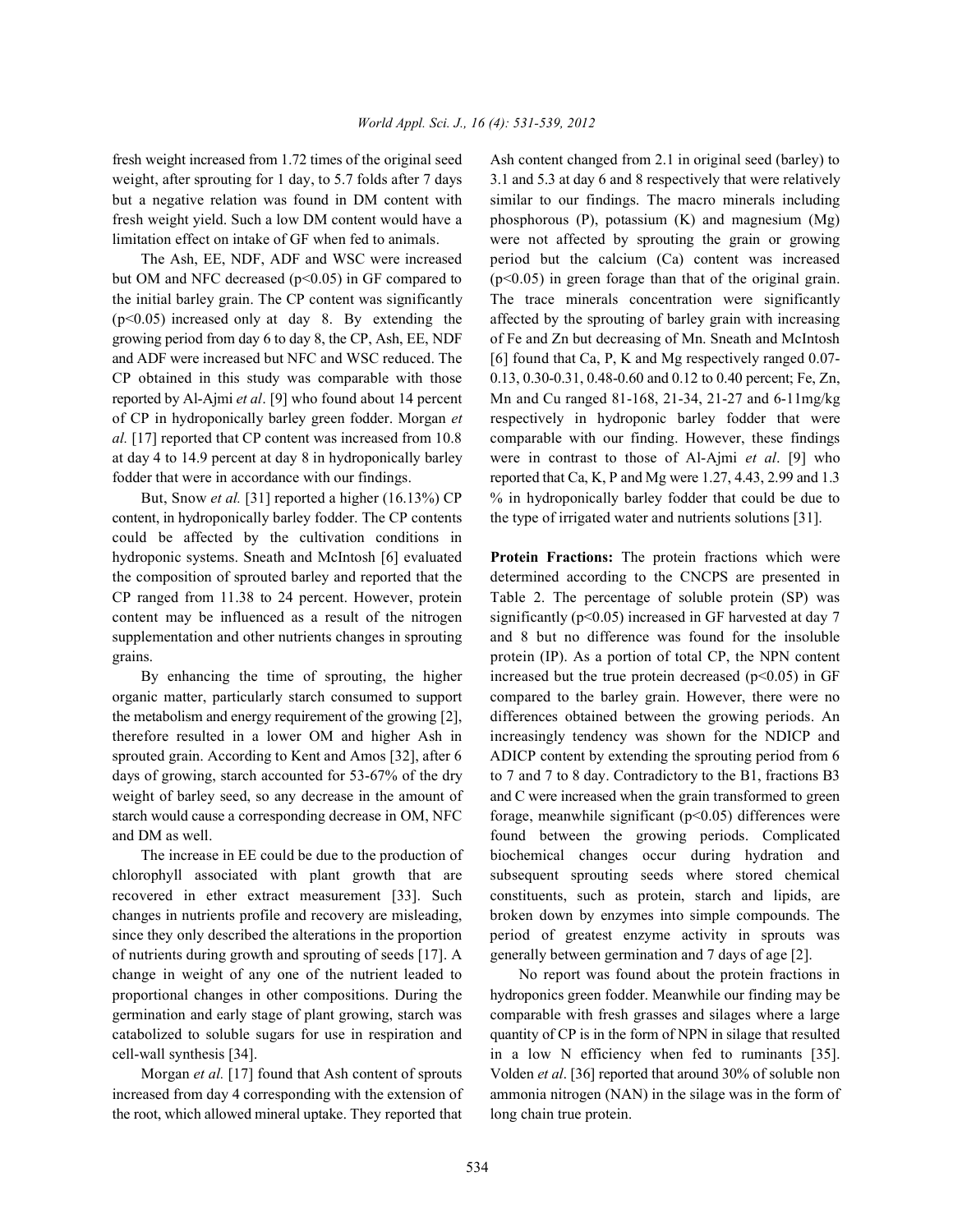| World Appl. Sci. J., 16 (4): 531-539, 2012 |  |  |
|--------------------------------------------|--|--|
|--------------------------------------------|--|--|

### Table 2: Protein fractions of barley grain and barley sprouted fodder (dry matter basis)

Treatments

|                                | GF <sup>b</sup>      |                    |                    |                    |            |  |
|--------------------------------|----------------------|--------------------|--------------------|--------------------|------------|--|
| Components $(\% )$             | BG <sup>a</sup>      | Day 6              | Day 7              | Day 8              | <b>SEM</b> |  |
| Crude protien                  | 11.73 <sup>c</sup>   | 13.69 <sup>b</sup> | $13.69^{ab}$       | 14.67 <sup>a</sup> | 1.21       |  |
| Soluble protein                | 10.49 <sup>b</sup>   | 10.87 <sup>b</sup> | 12.52 <sup>a</sup> | 12.30 <sup>a</sup> | 0.87       |  |
| Insoluble protein              | 1.24                 | 2.84               | 1.18               | 2.37               | 1.66       |  |
| True protein                   | 9.39 <sup>a</sup>    | 7.80 <sup>b</sup>  | 7.72 <sup>b</sup>  | 8.24 <sup>b</sup>  | 0.27       |  |
| NDICP <sup>c</sup>             | 8.08 <sup>c</sup>    | 12.81 <sup>b</sup> | $16.5^{ab}$        | 18.0 <sup>a</sup>  | 2.3        |  |
| ADICP <sup>d</sup>             | $2.75$ <sup>cb</sup> | 4.63 <sup>b</sup>  | 6.06 <sup>a</sup>  | 7.19 <sup>a</sup>  | 1.2        |  |
| 2.34 <sup>b</sup><br>$A^e$     | 5.90 <sup>a</sup>    | 5.96 <sup>a</sup>  | 6.48 <sup>a</sup>  | 0.93               |            |  |
| 8.15 <sup>a</sup><br>$B_1$     | 4.96 <sup>b</sup>    | 6.53 <sup>b</sup>  | 5.84 <sup>b</sup>  | 1.16               |            |  |
| $B_2$ <sup>g</sup><br>$-.05$   | 0.80                 | $-1.46$            | 0.29               | 1.89               |            |  |
| 0.85 <sup>c</sup><br>$B_3^h$   | 1.31 <sup>b</sup>    | 1.60 <sup>a</sup>  | 1.73 <sup>a</sup>  | 0.10               |            |  |
| $\mathbf{C}^i$<br>$0.44^\circ$ | 0.30 <sup>c</sup>    | 0.67 <sup>b</sup>  | 0.87 <sup>a</sup>  | 0.084              |            |  |

*a*: barley grain; *b*: green fodder; SEM: standard error of means

In a row, means followed by a common letter are not significantly different at the 5% level by DMRT

*c*: Neutral detergent-insoluble crude protein (percentage of total crude protein)

*d*: acid detergent-insoluble crude protein (percentage of total crude protein)

*e*: non protein nitrogen fraction, *f*: rapidly degradable protein fraction

*g*: intermediate degradable protein fraction, *h*: slowly degradable protein

*i*: non degradable and absorbable protein fraction

Table 3: Effect of sprouting on *in vitro* gas production and estimated parameters (ml/200mg dry matter)

| Parameters      | Treatments         |                    |                     |                    |            |  |
|-----------------|--------------------|--------------------|---------------------|--------------------|------------|--|
|                 |                    | GF <sup>d</sup>    |                     |                    |            |  |
|                 | $BG^a$             | Day 6              | Day 7               | Day 8              | <b>SEM</b> |  |
| <b>IVGP</b>     | 86.20 <sup>a</sup> | 75.45 <sup>b</sup> | 72.7 <sup>c</sup>   | $71.33^{\circ}$    | 0.82       |  |
| $\mathbf b$     | 106.7 <sup>a</sup> | 85.49 <sup>b</sup> | $80.2^\circ$        | 78.35 <sup>d</sup> | 1.07       |  |
| $\mathbf{c}$    | 0.13 <sup>a</sup>  | $0.12^{ab}$        | 0.10 <sup>b</sup>   | 0.11 <sup>b</sup>  | 0.004      |  |
| OMD $e$         | 87.58 <sup>a</sup> | 85.53 <sup>a</sup> | 83.04 <sup>ab</sup> | 81.86 <sup>b</sup> | 1.26       |  |
| ME <sup>f</sup> | 3.038 <sup>a</sup> | 2.838 <sup>b</sup> | 2.757c              | 2.714c             | 0.028      |  |

*a*: barley grain; *d*: green fodder; SEM: standard error of means;

IVGP: *in vitro* gas production for 24 h (ml/200mg); *b*: the gas production from the insoluble but fermentable fractions for 72 h (ml/200mg); *c*: rate constant of gas production during incubation (ml/h); *e*: Organic matter digestibility (%); *f*: metabolisable energy (Mcal/kg dry matter)

In a row, means followed by a common letter are not significantly different at the 5% level by DMRT

fodder as well as the barley grain samples were evaluated by gas test adopting short (i.e. 2 h) to long (i.e. 72 h) incubation lengths to produce information about their immediate, or potentially available, fractions in the rumen. The gas production (GP), at different times of incubation, was significantly (p<0.05) different when compared between original barley grain and GF (Fig. 1). There was also significant  $(p<0.05)$  variation among the GF growing at different days (6, 7 and 8). At the early incubation time the gas yield was lower in barley grain whereas by increasing the incubation time for 12h and afterward, the amount of gas production increased in barley grain. A reducing

*In vitro* **Findings:** *In vitro* fermentation of green trend of gas yield, particularly at 48 and 72h incubation, was observed by extending the growing cycle from 6 to 8 days.

> The potential GP (b) was reduced  $(p<0.05)$  in GF comparing to the barley grain, meanwhile it was shown a decreasing trend with increasing the growing period in GF (Table 3). The rate of GP (c) in green forage, harvested at day 7 and 8, was reduced ( $p<0.05$ ) when compared to the original grain. Gas production is the result of variations in chemical composition, particularly the water soluble carbohydrates and fibre fractions. These compounds were affected by the treatments in this study (Table 1) that could affect the GP at different incubation times and GP fractions [37].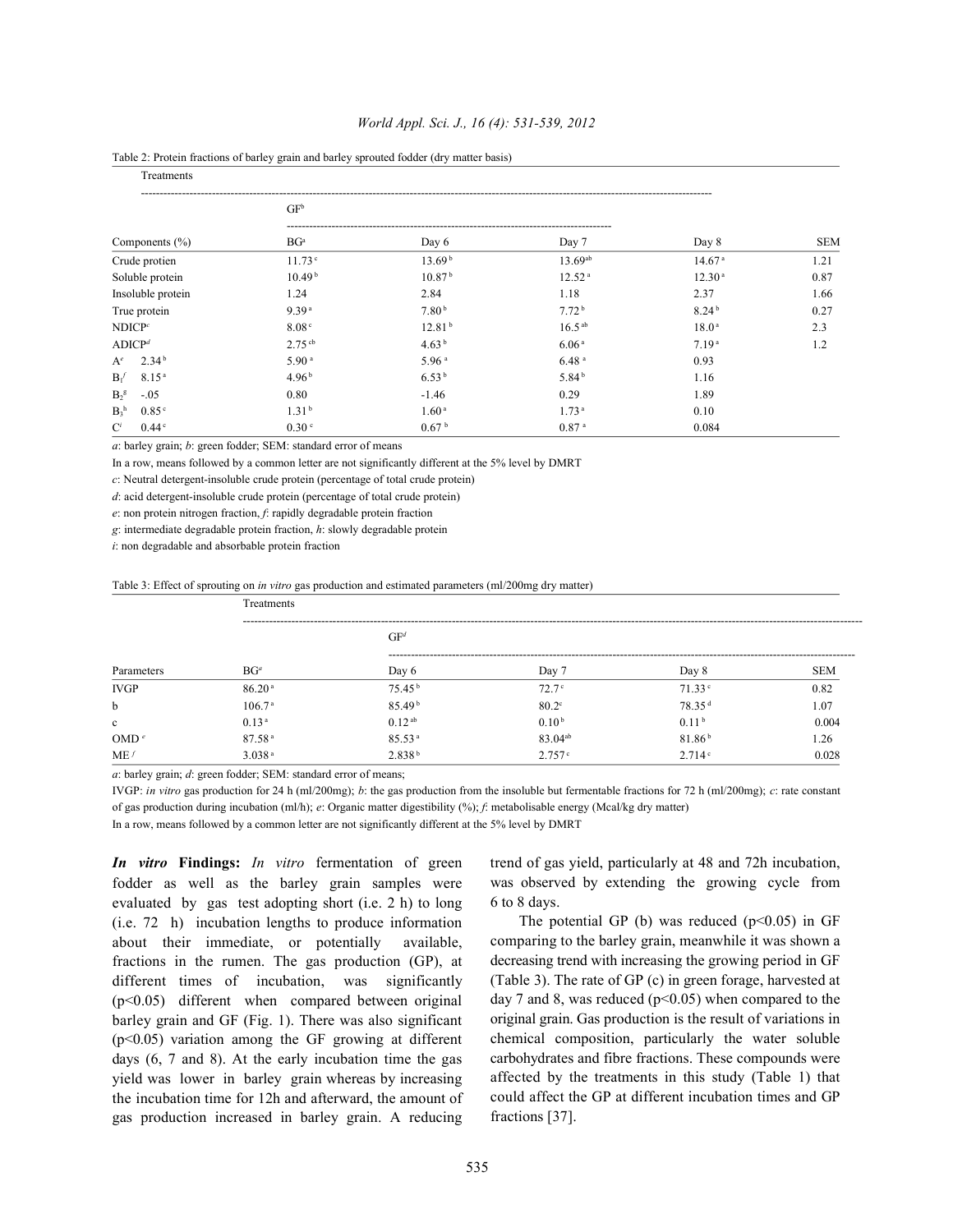

Fig. 1: Cumulative gas production curves for Barley grain (.), GF 6 day ( $\bullet$ ), GF 7 day ( $\star$ ) and GF 8 day ( $\times$ ).

Table 4: Conversion ratio <sup>a</sup> of nutrients obtained in green fodder per kg of barley grain

|                            | Days after seedling |      |      |              |
|----------------------------|---------------------|------|------|--------------|
| Item                       | 6                   | 7    | 8    | Significance |
| Fresh weight               | 4.93                | 6.65 | 7.21 | *            |
| Dry matter                 | 0.95                | 0.95 | 0.96 | ns           |
| Organic matter             | 0.94                | 0.95 | 0.95 | ns           |
| Ash                        | 1.23                | 1.26 | 1.40 | ns           |
| Crude protein              | 1.19                | 1.20 | 1.36 | $*$          |
| True protein               | 0.68                | 0.67 | 0.67 | ns           |
| Non protein nitrogen       | 2.05                | 2.09 | 2.11 | ns           |
| Neutral detergent fibre    | 1.47                | 1.50 | 1.68 | *            |
| Acid detergent fibre       | 1.89                | 2.05 | 2.28 | *            |
| Non fibre carbohydrate     | 0.72                | 0.68 | 0.64 | ns           |
| Water soluble carbohydrate | 1.81                | 1.59 | 1.72 | ns           |
| Digestible organic mater   | 0.92                | 0.94 | 0.91 | ns           |
| Metabolisable energy       | 0.92                | 0.94 | 0.91 | ns           |

: statistically significant (P< 0.05). \*

ns: statistically not significant (P> 0.05).

<sup>*a*</sup> The conversion ratio (CR) for each nutrient calculated as below:

Nutrients contents in green fodder obtained per kg of barley grain CR = ---------------------------------------------------------------------------------------

Nutrients contents per kg of barley grain

sprouting of barley grain (Table 3). Meanwhile, the comparable to our findings. The DM digestibility could be differences in digestibility was significant ( $p<0.05$ ) only influenced by the proportion of germinated barley. Peer for the GF harvested at 8 day growing period. Reduction and Leeson [30] reported significant losses in DM in digestibility could be as a result of the higher fibre digestibility of sprouting grains, which declined fractions and lower NFC in green forage comparing to the progressively during a 7 to 8-day growth cycle. The ME initial barley grain (Table 1). Such reduction in values shown a significantly  $(p<0.05)$  decreasing trend in digestibility could be as a result of components changes GF sprouted at different days (Table 4). There were few in GF where the NFC was decreased but fibre fractions reports about the ME value of hydroponic fodder, it was were increased. Other reports: Mansbridge and Gooch reported that the values for ME were around 2.77 [16]; Grigor'ev *et al.* [38]; Cuddeford [13] shown that *in* Mcal/kgDM [16] and 2.92 Mcal/kg DM [13] that were in *vitro* digestibility of hydroponically grown barley at 6 to accordance with our results.

The OMD showed a reduction trend by the 8 days growing periods ranged 72-76 that were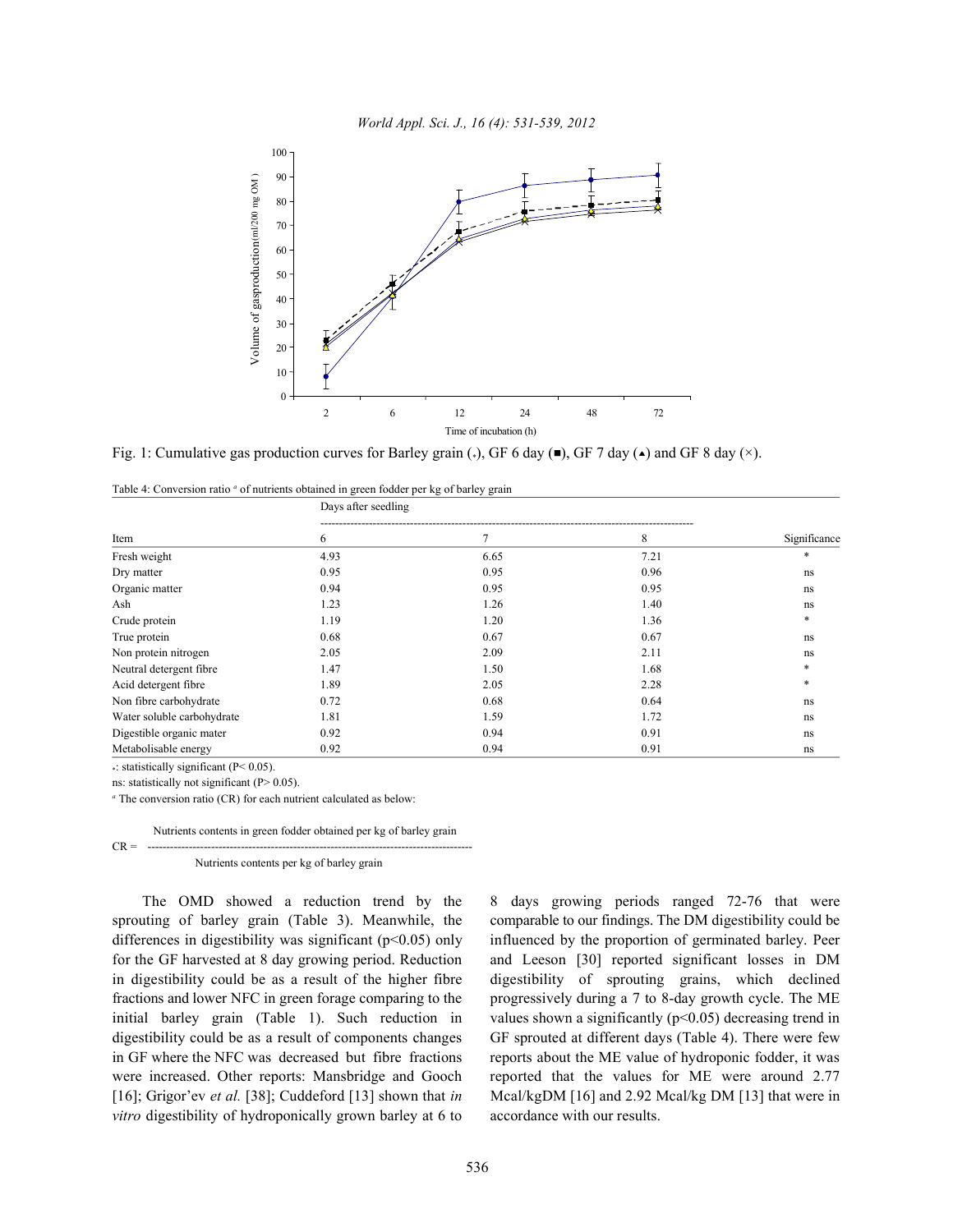**Conversion Factor:** During the growing cycle of found in green fodder, therefore economically it is not sprouting barley, the main visible change was the increase in root length and thickness. As it is shown in Table 4, the average green forage yield ranged from 4.93 kg per kg of barley grain at day 6 to 7.21 kg at day 8. The production conversion ratio, based on the amount of fresh fodder produced per unit of seed used, could be approximately 4 to 8 times [17, 30]. Nevertheless, lower amount of green forage to seed ratio was reported by Al-Ajmi *et al*. [9] and Al-Hashmi [39] who obtained a ratio of 2.76 to 3 kg green fodder per kg of barley seed. This ratio depended on the several factors such as management, type and quality of grain, amount and frequency of irrigation, nutritious solution, temperature, humidity, density and position of lights, bulk of seeds on each tray and number of days allowed to grow [40-42].

However, the recovery of DM and OM ranged 95-96 and 94-95 percent respectively that were lower than that of the initial seed grain used. An increase in fresh weight of forage was due to the large uptake of water during germination and vegetation that still some DM loss was found in green sprout comparing to that of the original grain [17, 29]. A reduction of OM recovery was also reported when grain barley converted to GF [30]. Morgan *et al.* [17] carried out a series of sprout production experiments and concluded that it was not possible to produce a gain in DM just 6 to 8 days. They recorded DM losses ranging 7-18% which is mostly non fibre carbohydrate. In the other hand, the structural carbohydrate increased in sprout green forage. These changes affected the proportion of the other nutrients such as protein that could be shown a higher percentage [17, 18].

Therefore, the most of the increases observed in the nutrients were not true; they simply reflected the loss of DM, mainly in the form of carbohydrates, due to respiration during sprouting. Such status could be understood where the amount of digestible organic matter obtained from green forage per unit of barley grain used were reduced. Additionally the recovery of ME and NE reduced when the barley grain changed to the sprouted or green form. These nutrient changes are happening because in order to germinate the seeds, the stored energy inside the grain is used and dissipated during the process [2, 13].

### **CONCLUSION**

In is concluded that no increase in quantity and quality of DM and nutrients could be obtained by sprouting barley grain still some DM and DOM loss was

recommended for animal farming.

### **REFERENCES**

- 1. Resh, H.M., 2001. Hydroponic Food Production, 6th ed., 567 pp., Woodbridge Press, Santa Barbara, CA.
- 2. Chavan, J. and S.S. Kadam, 1989. Nutritional improvement of cereals by sprouting. Critical Reviews in Food Science and Nutrition, 28(5): 401-437.
- 3. Lorenz, K., 1980. Cereal sprouts: composition, nutritive value, food applications. Critical Reviews in Food Science and Nutrition, 13(4): 353-385.
- 4. Rajendra, P., J.P. Seghal, B.C. Patnayak and R.K. Beniwal, 1998. Utilization of artificially grown barley fodder by sheep. Indian Journal of Small Ruminants, 4(2): 63-68.
- 5. Tudor, G., T. Darcy, P. Smith and F. Shallcross, 2003. The intake and live weight change of drought master steers fed hydroponically grown, young sprouted barley fodder, Department of Agriculture Western Australia.
- 6. Sneath, R. and F. McIntosh, 2003. Review of hydroponic fodder production for beef cattle. Department of Primary Industries: Queensland Australia 84. McKeehen, pp: 54.
- 7. Kruglyakov, Yu. A., 1989. Construction of equipment for growing green fodder by a hydroponic technique. Traktory-I Sel'skokhozyaistvennye Mashiny, 6: 24-27.
- 8. Rodriguez-Muela, C., H.E. Rodriguez, O. Ruiz, A. Flores, J.A. Grado and C. Arzola, 2004. Use of green fodder produced in hydroponic system as supplement for lactating cows during the dry season. In the Proceeding of the American Society of Animal Science, pp: 271-274.
- 9. Al-Ajmi, A., A. Salih, I. Kadhim and Y. Othman, 2009. Yield and water use efficiency of barley fodder produced under hydroponic system in GCC countries using tertiary treated sewage effluents. Journal of Phytology, 1(5): 342-348.
- 10. Mukhopad, Yu., 1994. Cultivating green forage and vegetables in the Buryat Republic. Mezhdunarodnyi Sel'skokhozyaistvennyi Zhurnal, 6: 51-52.
- 11. Buston, C.D.E., E.L. Gonzalez, B.A. Aguilera and G.J.A. Esptnoz, 2002. Forraje hidropónicouna alternativa para la suplementación caprina en el semidesierto Queretano pp: 383. XXXVIII Reunión Nacional de Investigación Pecuaria. (Puebla, México).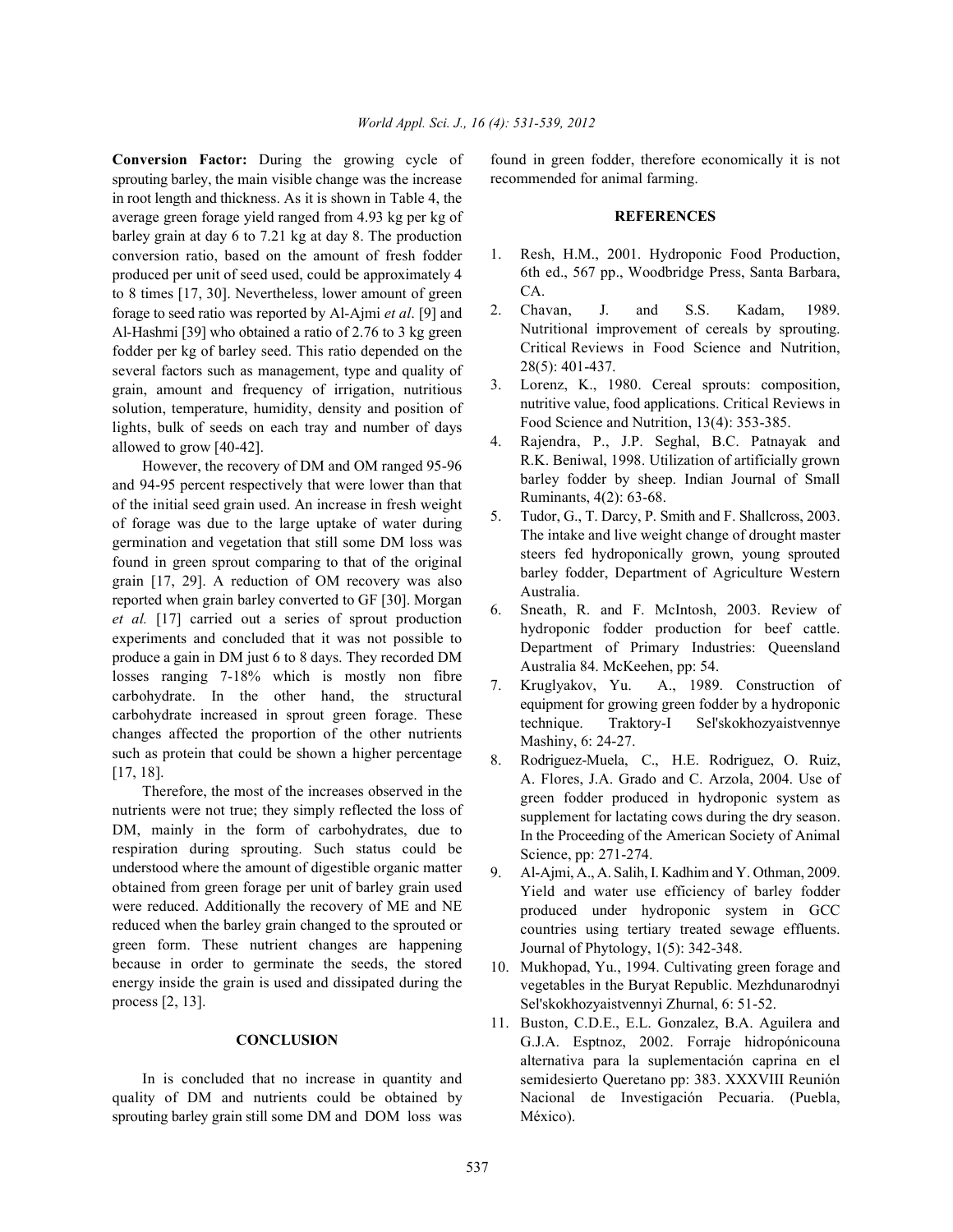- Nutritional evaluation of artificially grown barley fodder in lactating crossbred cows. Indian Journal of Animal Nutrition, 8(1): 77-78.
- 13. Cuddeford, D., 1989. Hydroponic grass. In Practice, 11(5): 211-214.
- 14. Chung, T., E.N. Nwokolo and J.S. Sim, 1989. Compositional and digestibility changes in sprouted barley and canola seeds. Plant Foods for Human Nutrition, 39: 267-278.
- 15. Peer, D.J. and S. Leeson, 1985a. Nutrient content of hydroponically sprouted barley. Animal Feed Science and Technology, 13: 191-202.
- 16. Mansbridge, R.J. and B.J. Gooch, 1985. A nutritional assessment of hydroponically grown barley for ruminants. Animal Production, 40: 569-570.
- 17. Morgan, J., R.R. Hunter and R. O'Haire, 1992. Limiting factors in hydroponic barley grass production. In the proceeding of the  $8<sup>th</sup>$  International congress on soil less culture, pp: 241-261.
- 18. AOAC, 1999. Official methods of analysis. Association of Official Analytical Chemists, Inc. Arlington, Virginia, USA.
- 19. Van Soest, P.J., J.B. Robertson and B.A. Lewis, 1991. Methods for dietary fiber, neutral detergent fiber and non-starch polysaccharides in relation to animal nutrition. Journal of Dairy Science, 74: 3583-3597.
- 20. Thomas, T.A., 1977. An automated procedure for the determination of soluble carbohydrate in herbage. Journal of Science of Food and Agriculture, 28: 639-642.
- 21. Ryan, J., G. Estefan and A. Rashid, 2001. Soil and Plant Analysis Laboratory Manual (2nd edn.). International Center for Agricultural Research in the Dry Areas ICARDA: Aleppo, Syria.
- 22. Chalupa, W. and C.J. Sniffen, 1994. Carbohydrate, protein and amino acid nutrition of lactating dairy cattle. In: P.L. Garnsworthy and D.J.A. Cole (eds.) Recent Advances in Animal Nutrition. Nottingham University Press.
- 23. Sniffen, C.J., J.D. O'Connor, P.J. Van Soest, D.G. Fox and J.B. Russell, 1992. A net carbohydrate and protein system for evaluating cattle diets: II. Carbohydrate and protein availability. Journal of Animal Science, 70: 3562-3577.
- 24. Licitra, G., T.M. Hernandez and P.J. Van Soest, 1996. Standardization of procedures for nitrogen fractionation of ruminant feeds. Animal feed Science and Technology, 57: 347-358.
- 25. Peer, D.J. and S. Leeson, 1985b. Feeding value of hydroponically sprouted barley for poultry and pigs. Animal Feed Science and Technology, 13: 183-190.
- 12. Pandey, H.N. and N.N. Pathak, 1991. 26. Menke, K.H., L. Raab, A. Salewski, H. Steingass, D. Fritz and W. Schneider, 1979. The estimation of the digestibility and metabolisable energy content of ruminant feedstuffs from the gas production when they are incubated with rumen liquor. Journal of Agricultural Science, 93: 217-222.
	- 27. Menke, K.H. and Y.H. Stingass, 1988. Estimation of the energetic feed value obtained from chemical analysis and *in vitro* gas production using rumen fluid. Animal Research and Developments, 28: 7-55.
	- 28. SAS, 2003. SAS/SAT Guide for Personal Computers, Version 9.13 (SAS Institute Inc: Cary NC, USA).
	- 29. Bautista, S.H., 2002. Producción de forraje verde hidropónico de trigo Triticum aestivum L. para el mantenimiento de conejos criollos Oryctolagus cuniculus. MSc thesis, Universidad Autónoma de Guerrero (UAG) Chilpancingo, Guerrero, México.
	- 30. Peer, D.J. and S. Leeson, 1985b. Feeding value of hydroponically sprouted barley for poultry and pigs. Animal Feed Science and Technology, 13: 183-190.
	- 31. Snow, A.M., A.E. Ghaly and A. Snow, 2008. A Comparative Assessment of Hydroponically Grown Cereal Crops for the Purification of Aquaculture Wastewater and the Production of Fish Feed. American Journal of Agricultural and Biological Sciences, 3(1): 364-378.
	- 32. Kent-Jones, D.W. and A.J. Amos, 1967. Modern Cereal Chemistry. 6th ed. Food Trade Press, London.
	- 33. Mayer, A.M. and A. Poljakoff-Mayber, 1975. The Germination of Seeds, (2nd edn). Pergamon Press, Toronto.
	- 34. Hillier, R.J. and T.W. Perry, 1969. Effect of Hydroponically Produced Oat Grass on Ration Digestibility of Cattle. Journal of Animal Science, 29: 783-785.
	- 35. Bertilsson, J. and M. Murphy, 2003. Effects of feeding clover silages on feed intake, milk production and digestion in dairy cows. Grass Forage Science, 58: 309-322.
	- 36. Volden, H., L.T. Mydland and V. Olaisen, 2002. Apparent ruminal degradation and rumen escape of soluble nitrogen fractions in grass and grass silage administered intraruminally to lactating dairy cows. Journal of Animal Science, 80: 2704-2716.
	- 37. Spanghero, M., S. Boccalon, L. Gracco and L. Gruber, 2003. NDF degradability of hays measured in situ and *in vitro*. Animal Feed Science and Technology, 104: 201-208.